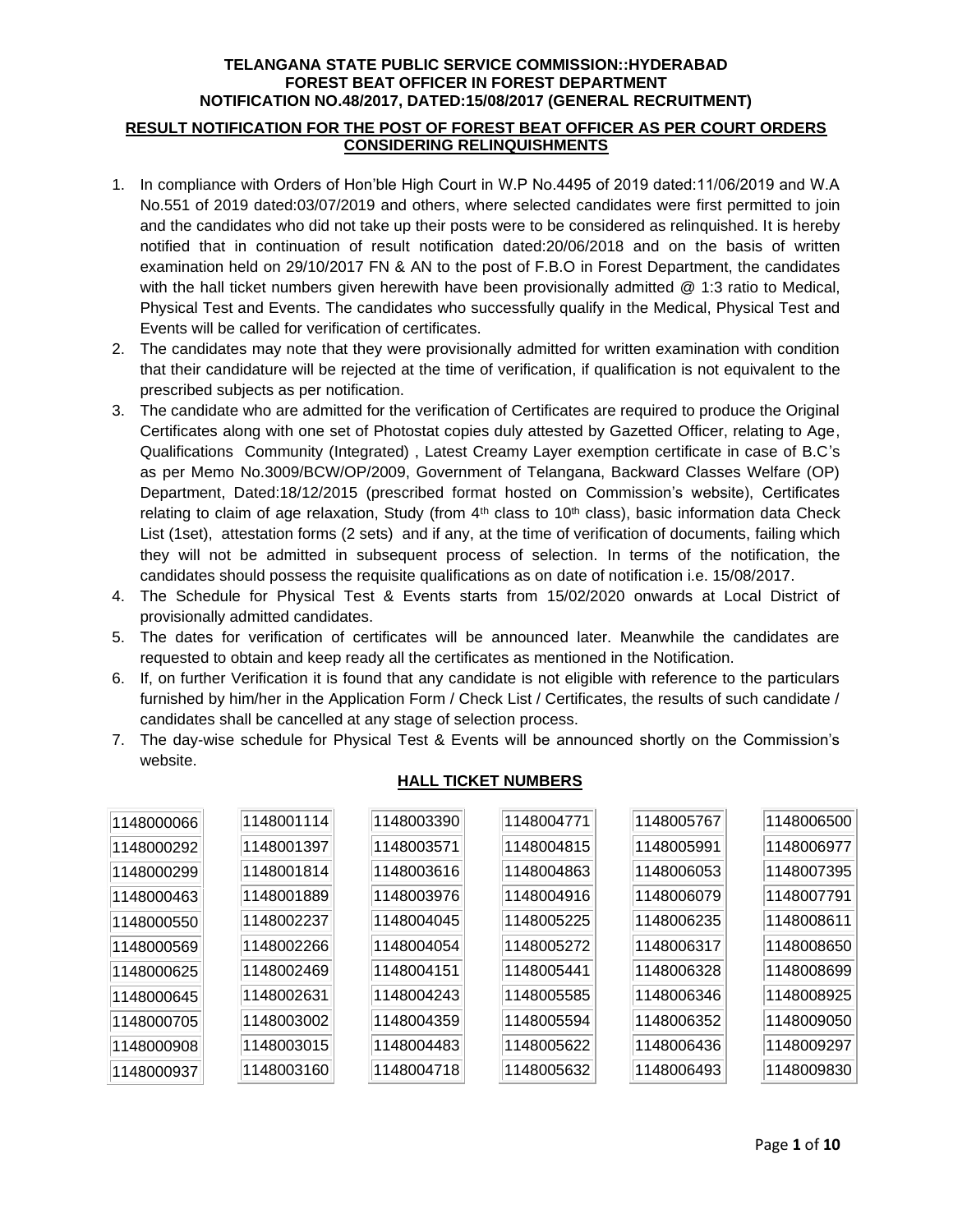| 1148010039 | 1148015315 | 1148021019 | 1248003112 | 1248013541 | 1248023258 |
|------------|------------|------------|------------|------------|------------|
| 1148010127 | 1148015419 | 1148021262 | 1248003630 | 1248013655 | 1248023517 |
| 1148010212 | 1148015492 | 1148021386 | 1248003739 | 1248013916 | 1248023573 |
| 1148010263 | 1148015964 | 1148021473 | 1248003899 | 1248014045 | 1248024282 |
| 1148010267 | 1148016119 | 1148021681 | 1248004486 | 1248014308 | 1248024380 |
| 1148010316 | 1148016202 | 1148022343 | 1248004556 | 1248014590 | 1248024599 |
| 1148010474 | 1148016522 | 1148022637 | 1248004812 | 1248014681 | 1248024741 |
| 1148010524 | 1148016597 | 1148022673 | 1248005079 | 1248014759 | 1248024916 |
| 1148010585 | 1148016631 | 1148023027 | 1248005290 | 1248014810 | 1248025197 |
| 1148010773 | 1148016798 | 1148023138 | 1248005674 | 1248015637 | 1248025283 |
| 1148010943 | 1148016889 | 1148023175 | 1248005918 | 1248016177 | 1248025551 |
| 1148011076 | 1148016896 | 1148023368 | 1248006459 | 1248016607 | 1248025607 |
| 1148011296 | 1148017138 | 1148023566 | 1248006592 | 1248016853 | 1248026300 |
| 1148011454 | 1148017303 | 1148023646 | 1248006658 | 1248016930 | 1248026465 |
| 1148011562 | 1148017361 | 1148023752 | 1248006732 | 1248017211 | 1248026478 |
| 1148011584 | 1148017369 | 1148023757 | 1248007242 | 1248017308 | 1248026496 |
| 1148011717 | 1148017455 | 1148023952 | 1248007358 | 1248017698 | 1248026680 |
| 1148011802 | 1148017544 | 1148024183 | 1248007635 | 1248018054 | 1248026805 |
| 1148011852 | 1148017795 | 1148024276 | 1248007852 | 1248019618 | 1248026852 |
| 1148012122 | 1148017902 | 1148024292 | 1248008105 | 1248019912 | 1248026926 |
| 1148012201 | 1148018138 | 1148024513 | 1248008180 | 1248020670 | 1248027105 |
| 1148012298 | 1148018286 | 1148024689 | 1248008366 | 1248021032 | 1248027139 |
| 1148012621 | 1148018441 | 1148025005 | 1248008416 | 1248021087 | 1248027335 |
| 1148013317 | 1148018598 | 1148025246 | 1248008640 | 1248021094 | 1248027400 |
| 1148013522 | 1148018830 | 1148025371 | 1248008942 | 1248021356 | 1248027519 |
| 1148013543 | 1148018879 | 1148026101 | 1248009393 | 1248021407 | 1248027702 |
| 1148013566 | 1148018937 | 1148026264 | 1248009448 | 1248021625 | 1248027748 |
| 1148013843 | 1148018950 | 1148026293 | 1248010303 | 1248021681 | 1248027764 |
| 1148014071 | 1148019972 | 1148026354 | 1248010621 | 1248021821 | 1248028857 |
| 1148014311 | 1148019996 | 1148026628 | 1248010778 | 1248021831 | 1248028944 |
| 1148014374 | 1148020252 | 1148026787 | 1248010910 | 1248021842 | 1248029536 |
| 1148014573 | 1148020588 | 1248000993 | 1248010982 | 1248021866 | 1248029570 |
| 1148014589 | 1148020624 | 1248001448 | 1248010994 | 1248022271 | 1248029580 |
| 1148014616 | 1148020627 | 1248001582 | 1248011304 | 1248022325 | 1248029748 |
| 1148014950 | 1148020702 | 1248001785 | 1248012002 | 1248022373 | 1248030369 |
| 1148015068 | 1148020885 | 1248002013 | 1248012075 | 1248022784 | 1248030404 |
| 1148015273 | 1148020894 | 1248002873 | 1248012083 | 1248023201 | 1248030497 |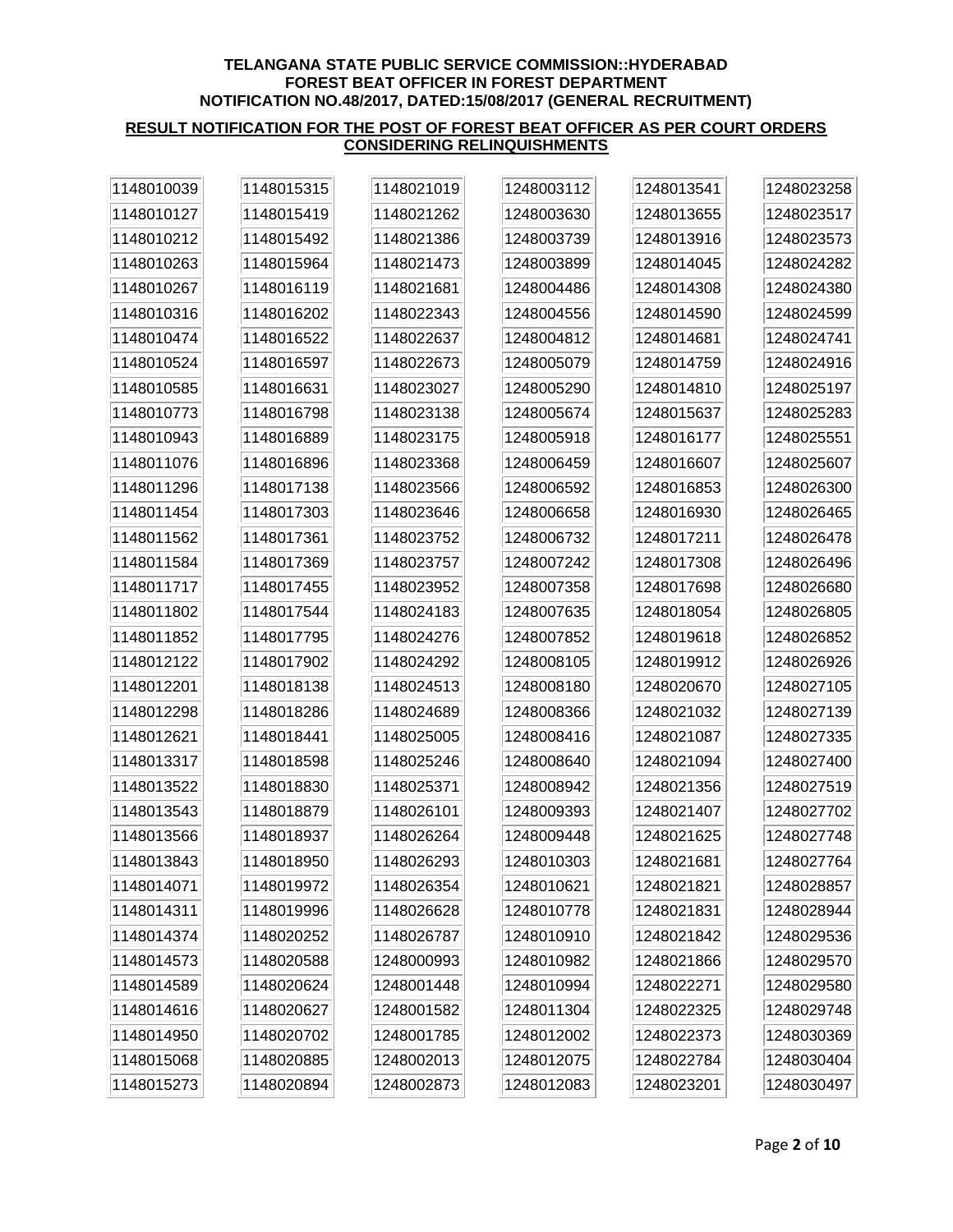| 1248030607 | 1348000082 | 1348012761 | 1348035414 | 1348047278 | 1348058213 |
|------------|------------|------------|------------|------------|------------|
| 1248030658 | 1348000174 | 1348013252 | 1348036116 | 1348047880 | 1348058310 |
| 1248030725 | 1348001482 | 1348013606 | 1348036221 | 1348048094 | 1348058366 |
| 1248030748 | 1348001587 | 1348014195 | 1348036250 | 1348049282 | 1348058531 |
| 1248030783 | 1348001728 | 1348014807 | 1348036279 | 1348049626 | 1348059034 |
| 1248030855 | 1348002464 | 1348014835 | 1348036625 | 1348049652 | 1348059512 |
| 1248030925 | 1348003360 | 1348015608 | 1348036719 | 1348049963 | 1348059869 |
| 1248030927 | 1348003468 | 1348016068 | 1348036750 | 1348050123 | 1348059937 |
| 1248031032 | 1348003505 | 1348017901 | 1348036807 | 1348050306 | 1348060069 |
| 1248031108 | 1348003517 | 1348019978 | 1348037472 | 1348050502 | 1348060208 |
| 1248031387 | 1348004074 | 1348020106 | 1348037621 | 1348050824 | 1348060917 |
| 1248031444 | 1348004197 | 1348020306 | 1348037807 | 1348051643 | 1348061411 |
| 1248031795 | 1348004410 | 1348020322 | 1348038351 | 1348051904 | 1348061770 |
| 1248031815 | 1348004542 | 1348022632 | 1348038399 | 1348052134 | 1348062199 |
| 1248032051 | 1348004849 | 1348023101 | 1348039283 | 1348052232 | 1348062308 |
| 1248032349 | 1348004918 | 1348023298 | 1348039451 | 1348052288 | 1348062313 |
| 1248032482 | 1348005016 | 1348024122 | 1348039543 | 1348052494 | 1348062331 |
| 1248032489 | 1348005698 | 1348025892 | 1348039548 | 1348052713 | 1348062358 |
| 1248032788 | 1348006339 | 1348026427 | 1348039704 | 1348052750 | 1348062445 |
| 1248033072 | 1348006344 | 1348026577 | 1348039750 | 1348053482 | 1348062599 |
| 1248033616 | 1348006647 | 1348026806 | 1348039848 | 1348053602 | 1348062840 |
| 1248034034 | 1348006657 | 1348027075 | 1348040966 | 1348053648 | 1348062942 |
| 1248034461 | 1348006893 | 1348029122 | 1348041497 | 1348053923 | 1348063511 |
| 1248034479 | 1348007653 | 1348029393 | 1348041772 | 1348054034 | 1348063690 |
| 1248034590 | 1348007726 | 1348031972 | 1348042632 | 1348054627 | 1348063716 |
| 1248034731 | 1348007815 | 1348034361 | 1348042699 | 1348055449 | 1348063774 |
| 1248034824 | 1348007934 | 1348034411 | 1348043657 | 1348055492 | 1348064232 |
| 1248034972 | 1348008337 | 1348034460 | 1348044122 | 1348055723 | 1348064288 |
| 1248035091 | 1348008839 | 1348034551 | 1348045033 | 1348055899 | 1348064299 |
| 1248035113 | 1348009715 | 1348034734 | 1348045153 | 1348057074 | 1348065057 |
| 1248035340 | 1348010376 | 1348034745 | 1348045950 | 1348057188 | 1348065595 |
| 1248035717 | 1348010900 | 1348034778 | 1348046098 | 1348057305 | 1348065604 |
| 1248035766 | 1348012084 | 1348034990 | 1348046351 | 1348057556 | 1348065759 |
| 1248035779 | 1348012375 | 1348035090 | 1348046800 | 1348057756 | 1348065964 |
| 1248035814 | 1348012535 | 1348035187 | 1348047011 | 1348057831 | 1348066041 |
| 1248035856 | 1348012633 | 1348035332 | 1348047181 | 1348058069 | 1348066320 |
| 1248036003 | 1348012751 | 1348035341 | 1348047259 | 1348058193 | 1348066351 |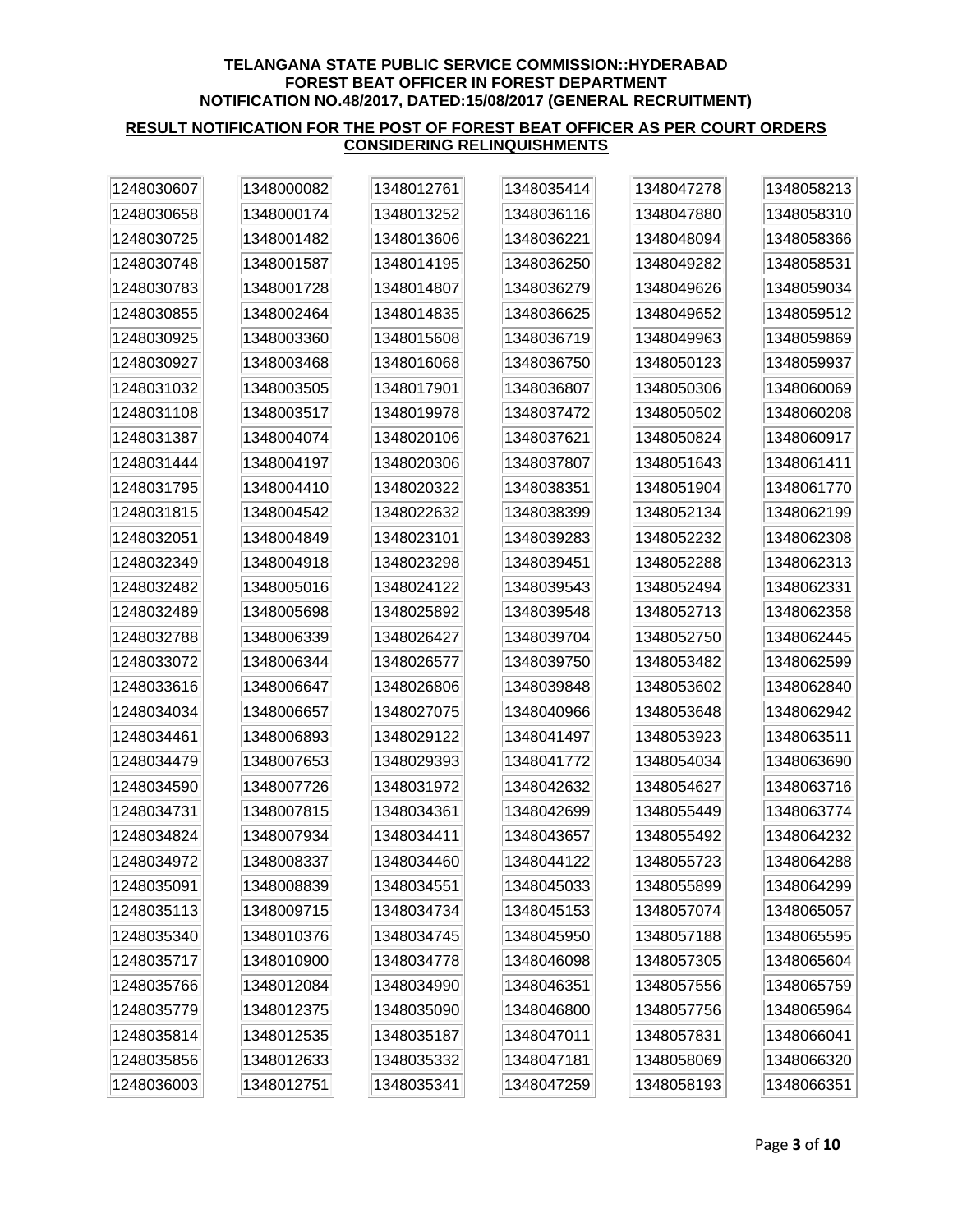| 1348066366 | 1448006195 | 1448016010 | 1448023243 | 1448031863 | 1448040339 |
|------------|------------|------------|------------|------------|------------|
| 1348067070 | 1448006384 | 1448016131 | 1448023271 | 1448032185 | 1448040766 |
| 1348067156 | 1448006412 | 1448016189 | 1448023275 | 1448032280 | 1448041632 |
| 1348067242 | 1448006592 | 1448016229 | 1448023312 | 1448032328 | 1448041690 |
| 1348067434 | 1448007243 | 1448016321 | 1448023493 | 1448032425 | 1448042186 |
| 1348067684 | 1448007428 | 1448016594 | 1448023497 | 1448032972 | 1448043264 |
| 1348068077 | 1448007557 | 1448016975 | 1448023542 | 1448033606 | 1448043739 |
| 1348068079 | 1448007677 | 1448017080 | 1448023800 | 1448033961 | 1448044883 |
| 1348068124 | 1448007773 | 1448017344 | 1448023859 | 1448034114 | 1448045071 |
| 1348068815 | 1448008529 | 1448017609 | 1448023896 | 1448034143 | 1448045217 |
| 1348068921 | 1448008605 | 1448017992 | 1448024137 | 1448034152 | 1448045386 |
| 1448000187 | 1448008774 | 1448018102 | 1448024436 | 1448034395 | 1448045827 |
| 1448000216 | 1448008890 | 1448018209 | 1448024913 | 1448034613 | 1448045937 |
| 1448000229 | 1448009199 | 1448018216 | 1448025150 | 1448034843 | 1448045965 |
| 1448000439 | 1448009364 | 1448018272 | 1448025757 | 1448034866 | 1448046025 |
| 1448000512 | 1448009405 | 1448018498 | 1448026301 | 1448035101 | 1448046174 |
| 1448000544 | 1448009535 | 1448019074 | 1448026629 | 1448035443 | 1448046303 |
| 1448001161 | 1448009657 | 1448019588 | 1448026639 | 1448035533 | 1448046304 |
| 1448001309 | 1448010408 | 1448019598 | 1448027009 | 1448035663 | 1448046515 |
| 1448001326 | 1448010656 | 1448019660 | 1448027027 | 1448035799 | 1448047183 |
| 1448001434 | 1448011263 | 1448019745 | 1448027797 | 1448035814 | 1448047356 |
| 1448002462 | 1448011583 | 1448019803 | 1448027802 | 1448036030 | 1448047527 |
| 1448002524 | 1448011750 | 1448020051 | 1448028216 | 1448036055 | 1448047698 |
| 1448002667 | 1448011856 | 1448020223 | 1448028383 | 1448036329 | 1448048077 |
| 1448002984 | 1448012128 | 1448020226 | 1448028712 | 1448036433 | 1448048141 |
| 1448003268 | 1448012738 | 1448020956 | 1448028826 | 1448036531 | 1448049737 |
| 1448003423 | 1448012859 | 1448021487 | 1448028961 | 1448036709 | 1448049877 |
| 1448003490 | 1448012868 | 1448021740 | 1448029384 | 1448036784 | 1448049944 |
| 1448003631 | 1448013270 | 1448021949 | 1448029867 | 1448037072 | 1448050113 |
| 1448003692 | 1448013491 | 1448022015 | 1448030126 | 1448037229 | 1448050153 |
| 1448004192 | 1448013755 | 1448022130 | 1448030412 | 1448037373 | 1448051028 |
| 1448004230 | 1448014047 | 1448022304 | 1448030450 | 1448037455 | 1448051614 |
| 1448004388 | 1448014442 | 1448022431 | 1448030503 | 1448037465 | 1448051989 |
| 1448004420 | 1448014568 | 1448022566 | 1448031082 | 1448037963 | 1448052222 |
| 1448005607 | 1448014713 | 1448022629 | 1448031123 | 1448038283 | 1448053120 |
| 1448005661 | 1448015757 | 1448022856 | 1448031559 | 1448039371 | 1448053207 |
| 1448005872 | 1448015958 | 1448023176 | 1448031629 | 1448040280 | 1448053616 |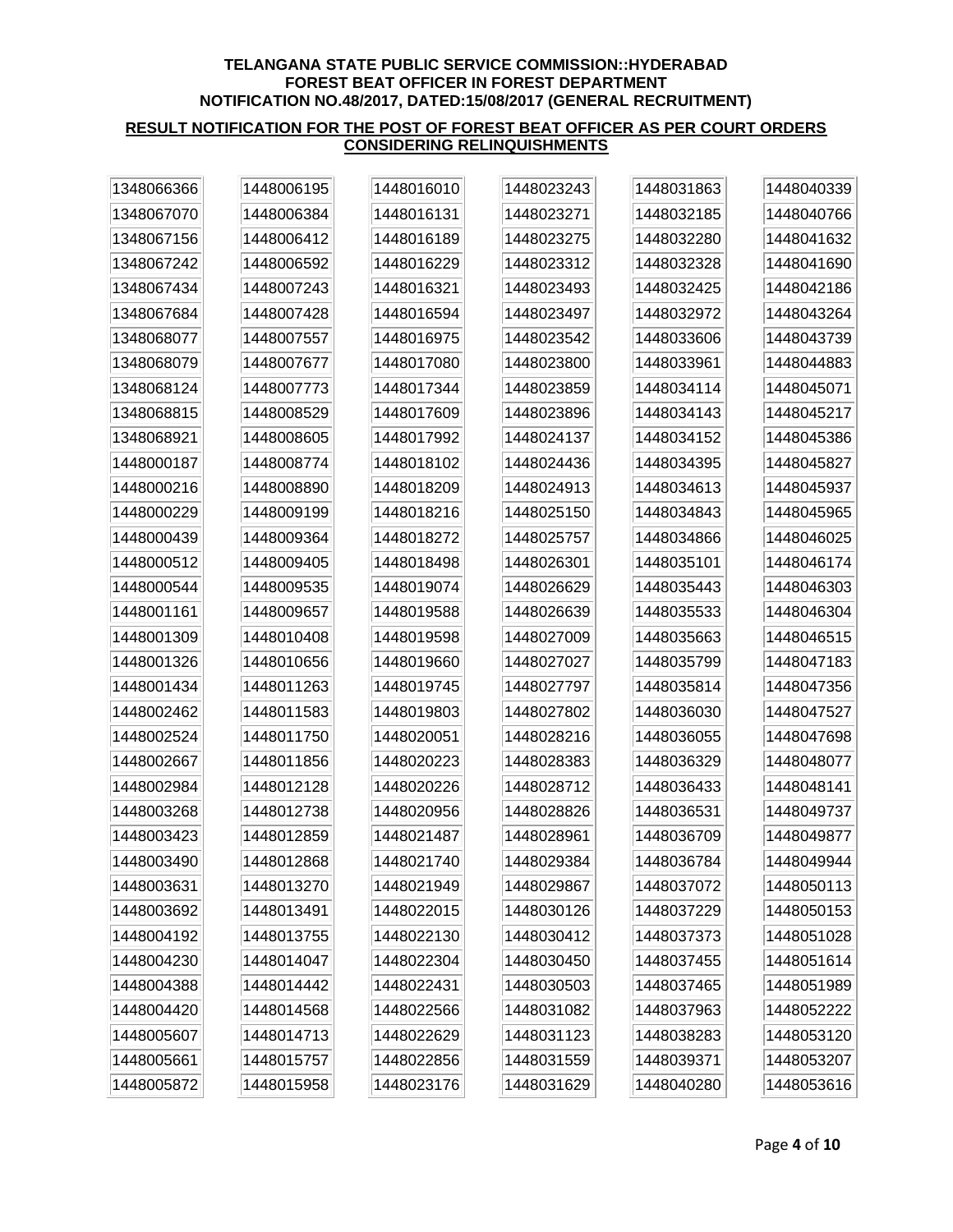| 1448053633 | 1548001344 | 1548014511 | 1548026438 | 1548037036 | 1548045821 |
|------------|------------|------------|------------|------------|------------|
| 1448054013 | 1548001921 | 1548014798 | 1548026503 | 1548037313 | 1548045899 |
| 1448054319 | 1548002070 | 1548014877 | 1548026769 | 1548037728 | 1548045920 |
| 1448054676 | 1548002101 | 1548015738 | 1548026899 | 1548037810 | 1548046562 |
| 1448055220 | 1548002691 | 1548015965 | 1548027099 | 1548038266 | 1548046732 |
| 1448055286 | 1548002995 | 1548016167 | 1548027477 | 1548038378 | 1548046757 |
| 1448055406 | 1548003094 | 1548016596 | 1548028516 | 1548038809 | 1548046845 |
| 1448056451 | 1548003300 | 1548018661 | 1548028648 | 1548038987 | 1548046898 |
| 1448056665 | 1548003815 | 1548019103 | 1548028763 | 1548039034 | 1548046976 |
| 1448057313 | 1548003833 | 1548019514 | 1548028797 | 1548039077 | 1548047061 |
| 1448058677 | 1548003904 | 1548019528 | 1548028887 | 1548039211 | 1548047155 |
| 1448058818 | 1548003952 | 1548019739 | 1548029438 | 1548039395 | 1548047163 |
| 1448058905 | 1548004085 | 1548020409 | 1548030020 | 1548040027 | 1548048501 |
| 1448059028 | 1548004364 | 1548020724 | 1548030108 | 1548040072 | 1548048548 |
| 1448059317 | 1548004583 | 1548020740 | 1548030286 | 1548040436 | 1548048601 |
| 1448059720 | 1548004657 | 1548020873 | 1548030381 | 1548040540 | 1648000157 |
| 1448060368 | 1548004969 | 1548020938 | 1548030552 | 1548040572 | 1648000203 |
| 1448060565 | 1548005040 | 1548021748 | 1548030656 | 1548040604 | 1648000561 |
| 1448061045 | 1548005236 | 1548022004 | 1548032940 | 1548040800 | 1648000617 |
| 1448061152 | 1548005383 | 1548022509 | 1548032961 | 1548040834 | 1648000691 |
| 1448061378 | 1548005497 | 1548022609 | 1548033102 | 1548041064 | 1648000749 |
| 1448061453 | 1548005513 | 1548022800 | 1548033268 | 1548041179 | 1648001293 |
| 1448061714 | 1548006644 | 1548022917 | 1548033275 | 1548041721 | 1648001348 |
| 1448062239 | 1548007270 | 1548023911 | 1548033324 | 1548042409 | 1648001484 |
| 1448062554 | 1548008129 | 1548023993 | 1548033668 | 1548042509 | 1648001519 |
| 1448062562 | 1548008301 | 1548024063 | 1548033916 | 1548042672 | 1648001680 |
| 1448063056 | 1548009308 | 1548024196 | 1548034323 | 1548042844 | 1648001725 |
| 1448063296 | 1548009311 | 1548024256 | 1548034488 | 1548043269 | 1648002607 |
| 1448063411 | 1548009517 | 1548024389 | 1548034778 | 1548043602 | 1648002713 |
| 1448063727 | 1548009570 | 1548024831 | 1548034829 | 1548043724 | 1648002757 |
| 1448064429 | 1548009945 | 1548025660 | 1548034973 | 1548044231 | 1648002843 |
| 1448064756 | 1548010394 | 1548026125 | 1548035133 | 1548044718 | 1648002927 |
| 1448065047 | 1548012822 | 1548026223 | 1548035272 | 1548044865 | 1648003465 |
| 1548000198 | 1548013082 | 1548026248 | 1548035379 | 1548045299 | 1648003713 |
| 1548000766 | 1548013150 | 1548026265 | 1548035566 | 1548045732 | 1648003838 |
| 1548000862 | 1548014081 | 1548026322 | 1548036126 | 1548045802 | 1648004491 |
| 1548001240 | 1548014498 | 1548026354 | 1548036866 | 1548045814 | 1648004715 |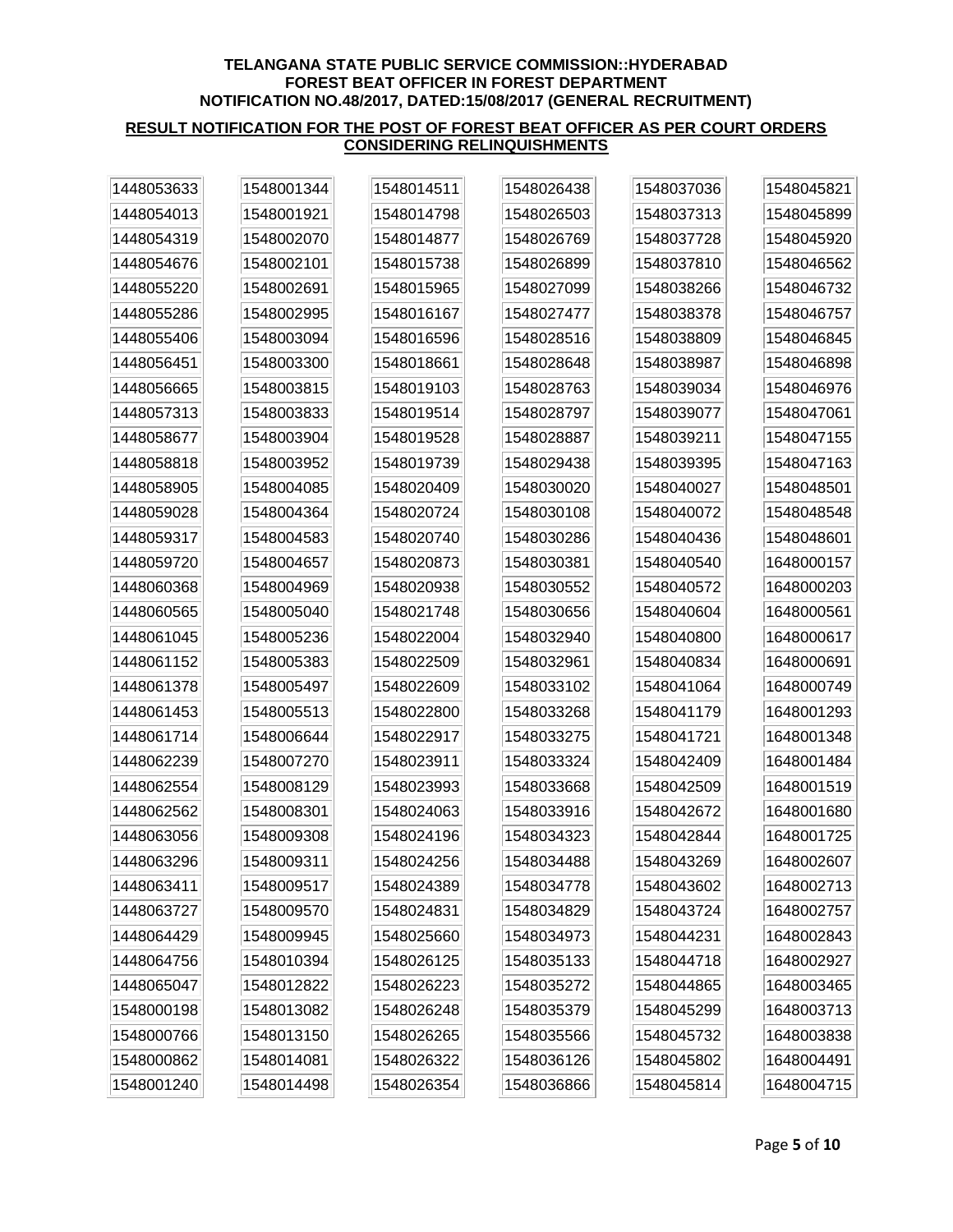| 1648005075 | 1648025388 | 1748013976 | 1848005360 | 1848019154 | 1848040950 |
|------------|------------|------------|------------|------------|------------|
| 1648006298 | 1648026906 | 1748014450 | 1848006134 | 1848019406 | 1848042063 |
| 1648006453 | 1648028050 | 1748014796 | 1848006365 | 1848019445 | 1848042223 |
| 1648006589 | 1648028816 | 1748016492 | 1848007584 | 1848019589 | 1848042660 |
| 1648007072 | 1648029036 | 1748016651 | 1848007777 | 1848020010 | 1848044559 |
| 1648007508 | 1648032661 | 1748016812 | 1848007944 | 1848020266 | 1848044715 |
| 1648007546 | 1648034242 | 1748017518 | 1848007987 | 1848020301 | 1848045115 |
| 1648008276 | 1648034492 | 1748017533 | 1848008612 | 1848021043 | 1948000105 |
| 1648008947 | 1648034739 | 1748019349 | 1848008646 | 1848021610 | 1948000282 |
| 1648008948 | 1648035332 | 1748020567 | 1848008835 | 1848021736 | 1948000414 |
| 1648008959 | 1648036062 | 1748021355 | 1848008904 | 1848022204 | 1948000760 |
| 1648009362 | 1648036217 | 1748021386 | 1848008906 | 1848023105 | 1948001097 |
| 1648009948 | 1648038024 | 1748023665 | 1848009094 | 1848023106 | 1948001599 |
| 1648012316 | 1648039964 | 1748024546 | 1848009262 | 1848023214 | 1948001736 |
| 1648013027 | 1748000059 | 1748024793 | 1848009442 | 1848023320 | 1948001908 |
| 1648013071 | 1748001306 | 1748024846 | 1848009844 | 1848023413 | 1948003460 |
| 1648013273 | 1748003389 | 1748025316 | 1848010052 | 1848023421 | 1948003701 |
| 1648013279 | 1748004605 | 1748025956 | 1848010458 | 1848023599 | 1948003895 |
| 1648013288 | 1748005232 | 1748027072 | 1848010844 | 1848023609 | 1948004282 |
| 1648013337 | 1748005346 | 1748027327 | 1848011218 | 1848023845 | 1948004295 |
| 1648013344 | 1748006181 | 1748027457 | 1848011397 | 1848023961 | 1948005279 |
| 1648013925 | 1748007310 | 1748027562 | 1848011869 | 1848024574 | 1948005337 |
| 1648014042 | 1748008067 | 1748028456 | 1848012010 | 1848025329 | 1948005465 |
| 1648014177 | 1748009190 | 1748028517 | 1848012228 | 1848026469 | 1948005481 |
| 1648014371 | 1748009196 | 1748028601 | 1848012239 | 1848026669 | 1948005840 |
| 1648014416 | 1748009683 | 1748030061 | 1848012699 | 1848026908 | 1948005970 |
| 1648014429 | 1748009712 | 1848000030 | 1848013367 | 1848027177 | 1948006184 |
| 1648014661 | 1748010151 | 1848000362 | 1848013470 | 1848028417 | 1948006339 |
| 1648015202 | 1748011305 | 1848000629 | 1848013750 | 1848029027 | 1948006364 |
| 1648015705 | 1748011606 | 1848000955 | 1848014571 | 1848029770 | 1948006609 |
| 1648016458 | 1748011805 | 1848001240 | 1848016391 | 1848030287 | 1948006817 |
| 1648018087 | 1748012224 | 1848002961 | 1848016666 | 1848030839 | 1948007263 |
| 1648019282 | 1748012293 | 1848003062 | 1848016944 | 1848034985 | 1948008047 |
| 1648019454 | 1748012851 | 1848003809 | 1848017007 | 1848035122 | 1948008288 |
| 1648019825 | 1748012870 | 1848004356 | 1848017599 | 1848037055 | 1948008650 |
| 1648020341 | 1748013031 | 1848004756 | 1848018157 | 1848037380 | 1948008826 |
| 1648025221 | 1748013950 | 1848004845 | 1848019047 | 1848038365 | 1948009167 |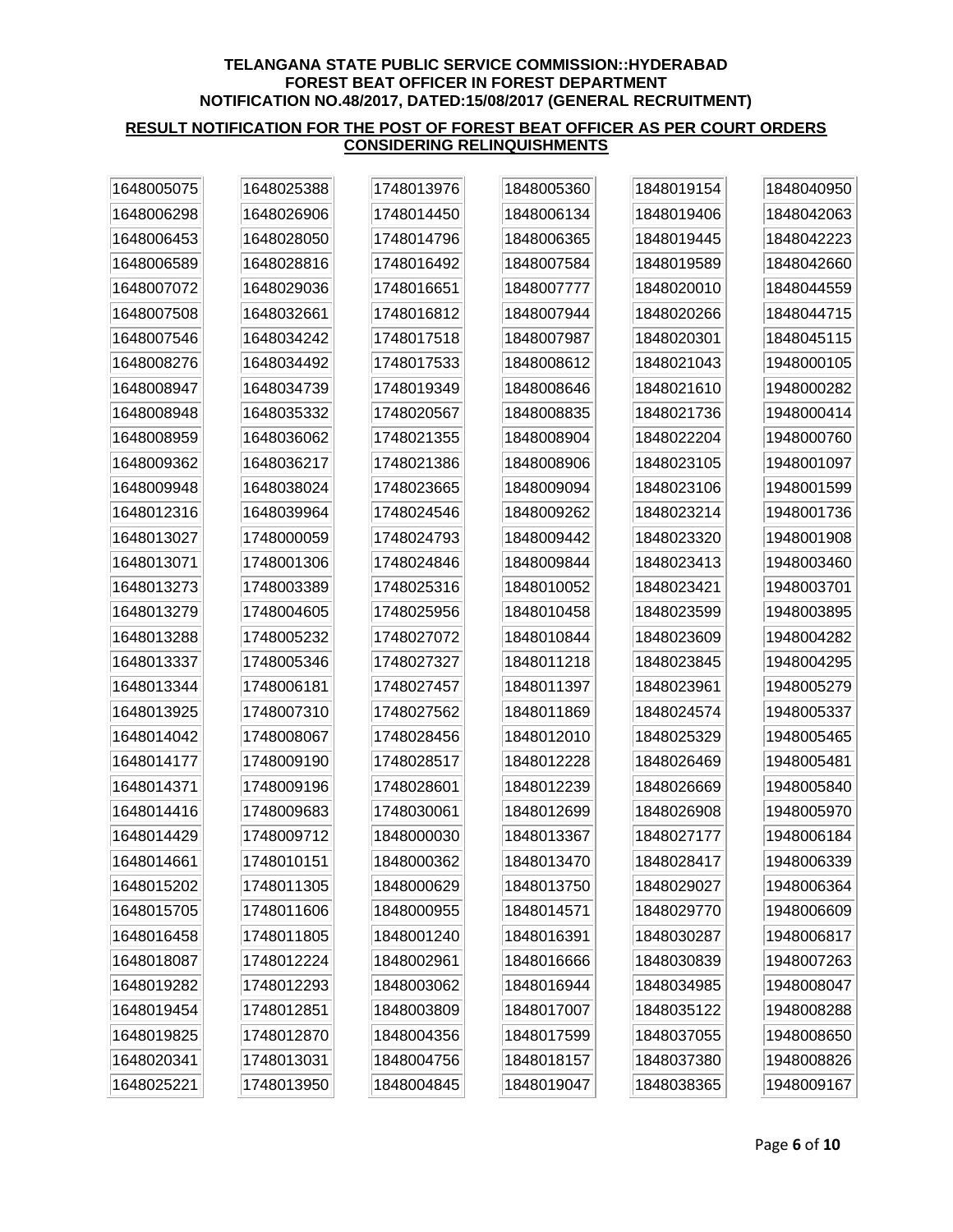| 1948009411 | 1948021442 | 1948029551 | 1948036426 | 1948048211 | 1948056940 |
|------------|------------|------------|------------|------------|------------|
| 1948009914 | 1948021450 | 1948029622 | 1948036526 | 1948048312 | 1948056943 |
| 1948010583 | 1948021580 | 1948029882 | 1948036728 | 1948048323 | 1948057119 |
| 1948011932 | 1948021666 | 1948029979 | 1948037358 | 1948048882 | 1948057347 |
| 1948011964 | 1948022086 | 1948030025 | 1948037380 | 1948049023 | 1948057782 |
| 1948012033 | 1948023008 | 1948030249 | 1948037461 | 1948049782 | 1948057904 |
| 1948012166 | 1948023081 | 1948030665 | 1948037749 | 1948049833 | 1948057934 |
| 1948012268 | 1948023206 | 1948030801 | 1948037841 | 1948049880 | 1948058048 |
| 1948012555 | 1948024199 | 1948030819 | 1948038495 | 1948050016 | 1948058101 |
| 1948012563 | 1948024484 | 1948030997 | 1948038528 | 1948050143 | 1948058185 |
| 1948012922 | 1948024493 | 1948031173 | 1948038725 | 1948050327 | 1948058325 |
| 1948013838 | 1948024596 | 1948031259 | 1948038930 | 1948050353 | 1948058368 |
| 1948014193 | 1948024857 | 1948031413 | 1948039361 | 1948050355 | 1948058454 |
| 1948014255 | 1948025145 | 1948031592 | 1948039432 | 1948050730 | 1948058477 |
| 1948014451 | 1948025343 | 1948031991 | 1948039562 | 1948050802 | 1948058550 |
| 1948014766 | 1948025563 | 1948032015 | 1948039642 | 1948050973 | 1948058672 |
| 1948014781 | 1948025608 | 1948032340 | 1948039832 | 1948051085 | 1948058724 |
| 1948015176 | 1948026067 | 1948032613 | 1948039986 | 1948051170 | 1948058809 |
| 1948016085 | 1948026191 | 1948032786 | 1948041173 | 1948051378 | 1948058904 |
| 1948016631 | 1948026641 | 1948032976 | 1948042682 | 1948051642 | 1948059133 |
| 1948016833 | 1948026650 | 1948033164 | 1948045978 | 1948051820 | 1948059298 |
| 1948016926 | 1948027136 | 1948033207 | 1948045982 | 1948051830 | 1948059307 |
| 1948017111 | 1948027197 | 1948033269 | 1948046111 | 1948052040 | 1948059314 |
| 1948018046 | 1948027285 | 1948033829 | 1948046159 | 1948052462 | 1948059329 |
| 1948019016 | 1948027784 | 1948034085 | 1948046274 | 1948052523 | 1948059338 |
| 1948019213 | 1948027839 | 1948034813 | 1948046370 | 1948052951 | 1948059357 |
| 1948019309 | 1948027916 | 1948034838 | 1948046411 | 1948053306 | 1948059772 |
| 1948019649 | 1948027980 | 1948035081 | 1948046503 | 1948053448 | 1948060105 |
| 1948019931 | 1948028074 | 1948035084 | 1948046581 | 1948054497 | 1948060132 |
| 1948020101 | 1948028546 | 1948035266 | 1948046730 | 1948054985 | 1948060843 |
| 1948020160 | 1948028618 | 1948035480 | 1948047127 | 1948055731 | 1948060927 |
| 1948020377 | 1948028669 | 1948035520 | 1948047283 | 1948055764 | 1948061537 |
| 1948020486 | 1948028672 | 1948035547 | 1948047455 | 1948055908 | 1948061765 |
| 1948020505 | 1948028787 | 1948035647 | 1948047860 | 1948056009 | 1948061784 |
| 1948020995 | 1948028958 | 1948035990 | 1948047942 | 1948056621 | 1948062083 |
| 1948021149 | 1948028990 | 1948036220 | 1948048017 | 1948056877 | 1948062338 |
| 1948021247 | 1948029180 | 1948036404 | 1948048052 | 1948056888 | 1948062671 |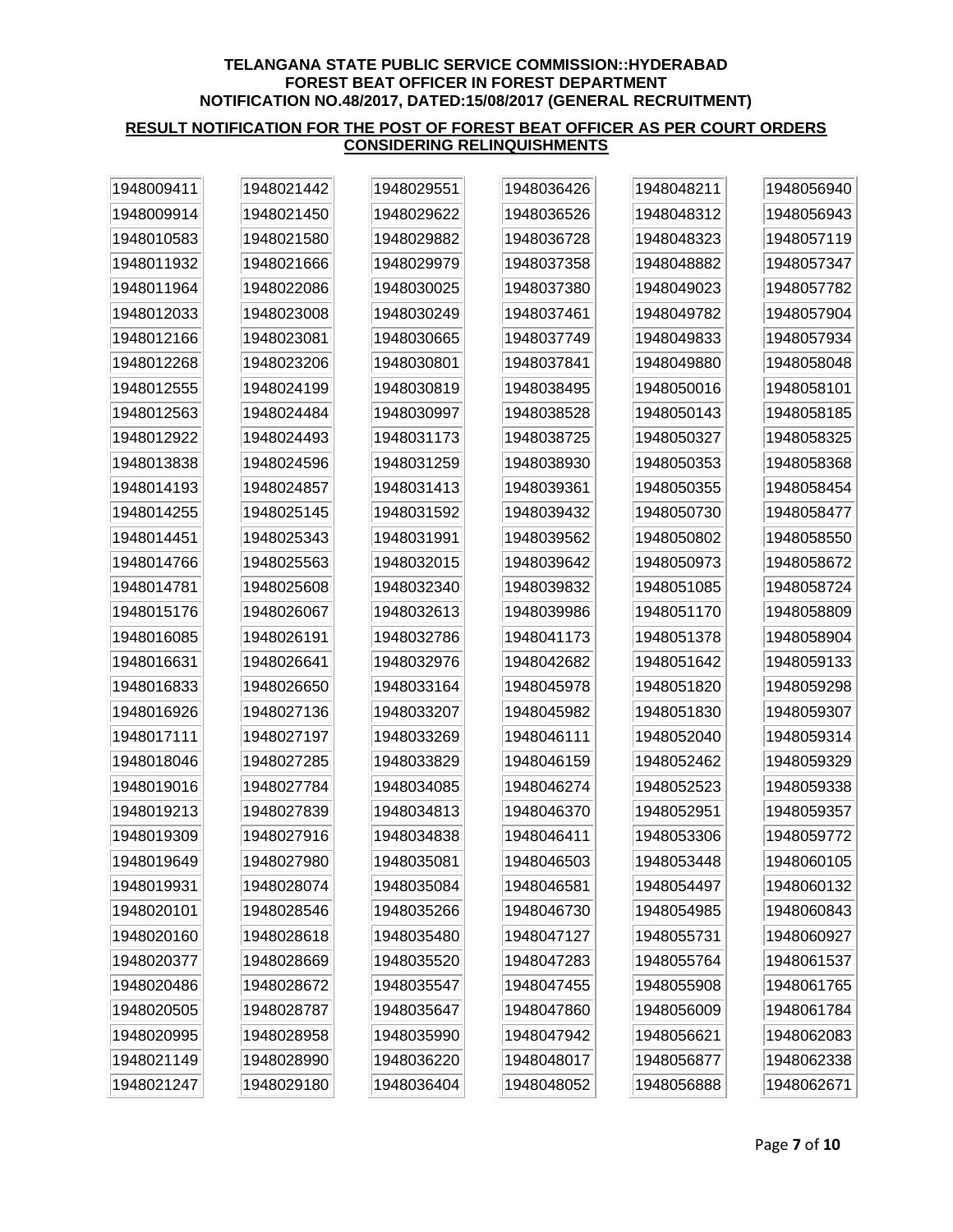| 1948062752 | 1948068589 | 1948076319 | 1948082744 | 1948088657 | 1948095060 |
|------------|------------|------------|------------|------------|------------|
| 1948062838 | 1948068973 | 1948076326 | 1948082924 | 1948088665 | 1948095313 |
| 1948062849 | 1948069378 | 1948076463 | 1948082928 | 1948088716 | 1948095843 |
| 1948063437 | 1948069627 | 1948076838 | 1948083042 | 1948088761 | 1948096076 |
| 1948063697 | 1948069665 | 1948076845 | 1948083079 | 1948088916 | 1948096116 |
| 1948063898 | 1948070229 | 1948077055 | 1948083119 | 1948088918 | 1948096227 |
| 1948063910 | 1948070297 | 1948077172 | 1948083270 | 1948089033 | 1948096396 |
| 1948063925 | 1948070361 | 1948077193 | 1948083294 | 1948089363 | 1948096412 |
| 1948063934 | 1948070413 | 1948077230 | 1948083323 | 1948089827 | 1948096438 |
| 1948064018 | 1948070920 | 1948077543 | 1948083455 | 1948089851 | 1948096443 |
| 1948064112 | 1948071270 | 1948077584 | 1948083630 | 1948090986 | 1948096636 |
| 1948064121 | 1948071603 | 1948077858 | 1948083779 | 1948091312 | 1948096680 |
| 1948064343 | 1948071630 | 1948077885 | 1948084077 | 1948091525 | 1948096985 |
| 1948064523 | 1948071985 | 1948077959 | 1948084142 | 1948091526 | 1948097438 |
| 1948064531 | 1948072118 | 1948078211 | 1948084759 | 1948091628 | 1948097616 |
| 1948064710 | 1948072737 | 1948078532 | 1948084787 | 1948091725 | 1948097682 |
| 1948065231 | 1948072814 | 1948078662 | 1948084892 | 1948091781 | 1948097955 |
| 1948065288 | 1948072884 | 1948078789 | 1948084984 | 1948091810 | 1948098345 |
| 1948065380 | 1948072982 | 1948078799 | 1948084988 | 1948092104 | 1948098505 |
| 1948065556 | 1948073150 | 1948079482 | 1948085027 | 1948092307 | 1948098508 |
| 1948065575 | 1948073240 | 1948079506 | 1948085164 | 1948092418 | 1948098685 |
| 1948066203 | 1948073254 | 1948079764 | 1948085263 | 1948092568 | 1948098703 |
| 1948066536 | 1948073412 | 1948079845 | 1948085336 | 1948092618 | 1948098836 |
| 1948066668 | 1948073523 | 1948080035 | 1948085386 | 1948092732 | 1948099225 |
| 1948066690 | 1948073610 | 1948080195 | 1948085627 | 1948092953 | 1948099285 |
| 1948066921 | 1948074040 | 1948080343 | 1948086018 | 1948092993 | 1948099386 |
| 1948067192 | 1948074145 | 1948080736 | 1948086631 | 1948093047 | 1948099417 |
| 1948067288 | 1948074474 | 1948080845 | 1948086705 | 1948093234 | 1948099489 |
| 1948067374 | 1948075048 | 1948080978 | 1948087319 | 1948093291 | 1948100243 |
| 1948067541 | 1948075089 | 1948081269 | 1948087462 | 1948093334 | 1948100414 |
| 1948067656 | 1948075247 | 1948081315 | 1948087603 | 1948093889 | 1948100603 |
| 1948067693 | 1948075645 | 1948081479 | 1948087753 | 1948094013 | 1948100706 |
| 1948067701 | 1948075814 | 1948081549 | 1948087924 | 1948094442 | 1948100776 |
| 1948067792 | 1948075996 | 1948081603 | 1948088073 | 1948094621 | 1948100809 |
| 1948067811 | 1948076172 | 1948081846 | 1948088261 | 1948094624 | 1948101168 |
| 1948068047 | 1948076237 | 1948082032 | 1948088363 | 1948094905 | 1948101540 |
| 1948068497 | 1948076266 | 1948082718 | 1948088375 | 1948094981 | 1948101566 |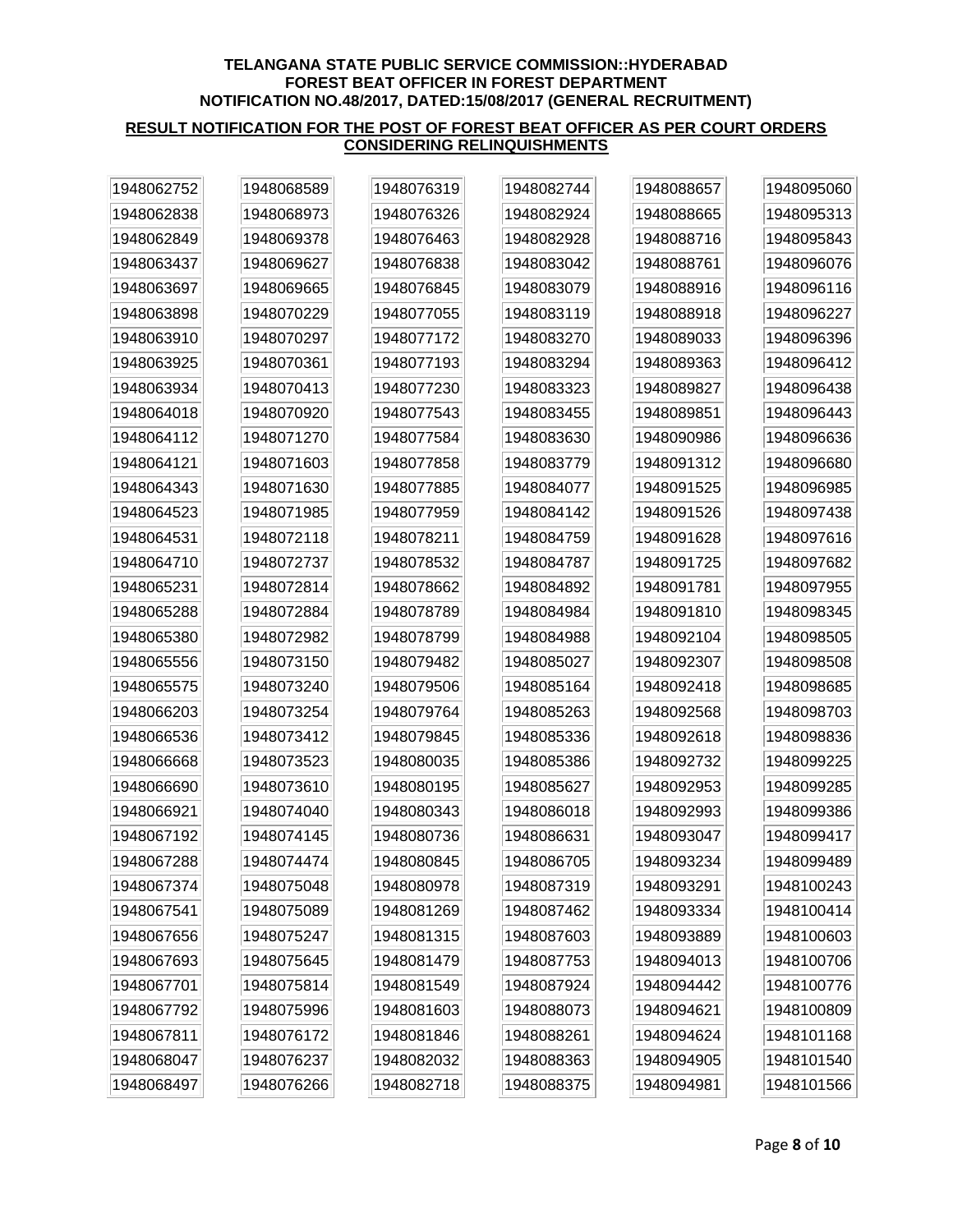| 1948101572 | 1948108940 | 1948114875 | 1948120534 | 1948127070 | 1948133409 |
|------------|------------|------------|------------|------------|------------|
| 1948101580 | 1948109126 | 1948115020 | 1948120567 | 1948127073 | 1948133427 |
| 1948101689 | 1948109223 | 1948115175 | 1948120612 | 1948127080 | 1948133445 |
| 1948101754 | 1948109333 | 1948115481 | 1948120740 | 1948127090 | 1948133472 |
| 1948102284 | 1948109375 | 1948116050 | 1948120962 | 1948127170 | 1948133570 |
| 1948102601 | 1948109443 | 1948116099 | 1948120995 | 1948127321 | 1948133579 |
| 1948102672 | 1948109528 | 1948116178 | 1948121130 | 1948127577 | 1948133629 |
| 1948102819 | 1948109605 | 1948116241 | 1948122062 | 1948127713 | 1948133876 |
| 1948103128 | 1948109848 | 1948116312 | 1948122107 | 1948127797 | 1948133903 |
| 1948103377 | 1948109849 | 1948116337 | 1948122238 | 1948127850 | 1948133935 |
| 1948103517 | 1948109905 | 1948116365 | 1948122255 | 1948127895 | 1948134073 |
| 1948103724 | 1948109949 | 1948116590 | 1948122420 | 1948128047 | 1948134109 |
| 1948103740 | 1948110026 | 1948116672 | 1948122422 | 1948128357 | 1948134220 |
| 1948103891 | 1948110039 | 1948116860 | 1948122832 | 1948128394 | 1948134507 |
| 1948104000 | 1948110367 | 1948116883 | 1948123244 | 1948128427 | 1948134635 |
| 1948104180 | 1948110654 | 1948117081 | 1948123456 | 1948128468 | 1948134712 |
| 1948104709 | 1948110891 | 1948117323 | 1948123523 | 1948128498 | 1948135191 |
| 1948104749 | 1948110978 | 1948117388 | 1948123666 | 1948129128 | 1948135256 |
| 1948104967 | 1948111154 | 1948117417 | 1948123915 | 1948129283 | 1948135294 |
| 1948105067 | 1948111262 | 1948117614 | 1948124175 | 1948129509 | 1948135571 |
| 1948105201 | 1948111389 | 1948117790 | 1948124336 | 1948129700 | 1948135820 |
| 1948105832 | 1948111668 | 1948117819 | 1948124447 | 1948129733 | 1948136456 |
| 1948106011 | 1948112416 | 1948118223 | 1948124573 | 1948129937 | 1948136486 |
| 1948106455 | 1948112435 | 1948118253 | 1948124683 | 1948129972 | 1948136541 |
| 1948106661 | 1948112458 | 1948118523 | 1948124778 | 1948130137 | 1948136621 |
| 1948106893 | 1948112636 | 1948118657 | 1948125024 | 1948130392 | 1948136703 |
| 1948107036 | 1948112657 | 1948119071 | 1948125227 | 1948130463 | 1948136921 |
| 1948107130 | 1948112752 | 1948119120 | 1948125543 | 1948130516 | 1948137046 |
| 1948107326 | 1948112813 | 1948119503 | 1948125668 | 1948130595 | 1948137449 |
| 1948107372 | 1948113022 | 1948119536 | 1948125728 | 1948130752 | 1948137549 |
| 1948107830 | 1948113238 | 1948119562 | 1948125836 | 1948130937 | 1948138132 |
| 1948108114 | 1948113249 | 1948119636 | 1948125841 | 1948131010 | 1948138191 |
| 1948108353 | 1948113424 | 1948120059 | 1948125920 | 1948131238 | 1948138610 |
| 1948108482 | 1948113651 | 1948120193 | 1948126320 | 1948131331 | 1948138888 |
| 1948108570 | 1948113759 | 1948120281 | 1948126490 | 1948131364 | 1948139238 |
| 1948108608 | 1948113855 | 1948120326 | 1948126587 | 1948131733 | 1948139286 |
| 1948108808 | 1948114472 | 1948120451 | 1948126944 | 1948132323 | 1948139333 |